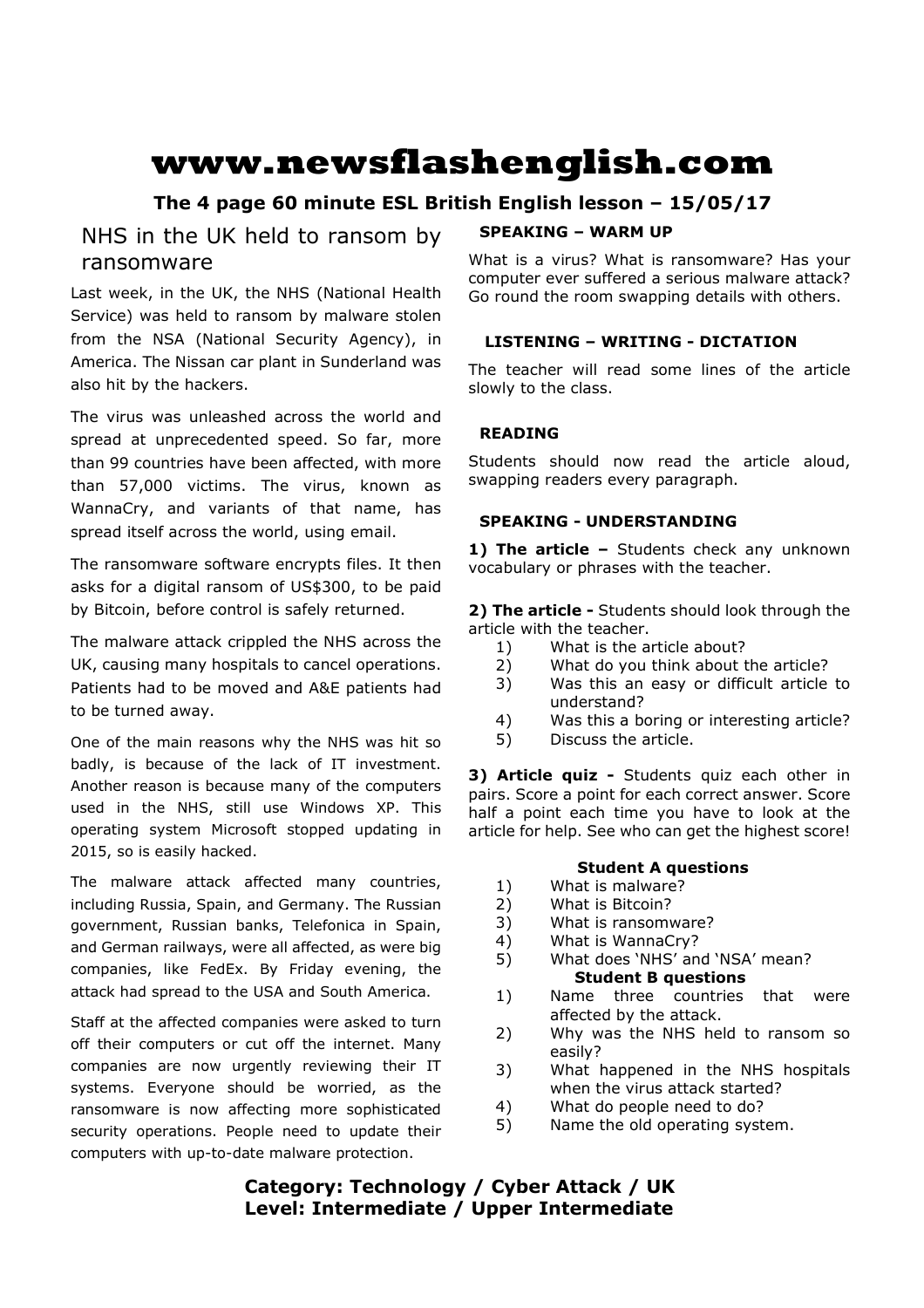#### **WRITING / SPEAKING**

about **'hackers***'. One-two minutes.* Compare with other teams. Using your words compile a short dialogue together.

#### **WRITING / SPEAKING**

*In pairs* – Think of three things you know about this hacking story that affected many companies and organisations in many parts of the world. What is the latest on this story?

- $1)$   $\qquad \qquad$ 2) \_\_\_\_\_\_\_\_\_\_\_\_\_\_\_\_\_\_\_\_\_\_\_\_\_\_
- 3) \_\_\_\_\_\_\_\_\_\_\_\_\_\_\_\_\_\_\_\_\_\_\_\_\_\_

Think of three popular malware programmes. Write them below. Which is better? Discuss!

| $\sim$                  |  |
|-------------------------|--|
| $\overline{\mathbf{c}}$ |  |
| ∍<br>ر                  |  |
|                         |  |

#### **SPEAKING - ROLEPLAY 3**

*In pairs - Student A* is a reporter. *Student B* is a doctor/nurse in the A&E in a UK hospital. The reporter is finding out what happened when the ransomware attack started and what did the hospital do? *3 mins.* 

#### **DISCUSSION**

#### **Student A questions**

- 1) Who is behind the NHS attack?
- 2) What is the latest on this story?
- 3) Has your computer ever been hacked?
- 4) Why did this ransomware attack take place?
- 5) Why were so many computers at the NHS infected and held to ransom?
- 6) Would you pay US\$300 to the hackers to unencrypt your pc if you were attacked?
- 7) What should we do to protect ourselves from hackers?
- 8) What would you do if your pc was taken out this evening?
- 9) While Microsoft has now updated Windows XP with an emergency patch, should they not continue to update Windows XP? Explain.
- 10) Have the culprits behind this ransomware attack been caught?

#### **SPEAKING – ROLEPLAY 1**

In pairs. On the board write as many words In groups. One of you is the interviewer. The others are one of the following people. You are in the *Discussion FM* radio studio in London. Today's interview is about: *NHS in the UK held to ransom by ransomware.*

- 1) A doctor/nurse at a hospital when the ransomware attack started.
- 2) A patient who was at a hospital when the ransomware started.
- 3) A hacker.
- 4) An IT tech expert.

*The teacher will choose some groups to roleplay their interview in front of the class.* 

#### **SPEAKING - ROLEPLAY 2**

*In pairs –* Think of five advantages and five disadvantages of using Windows 10, rather than Windows XP. Talk about them. *3 mins.* 

#### **SPEAKING - DISCUSSION**

*Allow 5-10 minutes* – As a class.

**NHS in the UK held to ransom by ransomware** 

*The teacher can moderate the session.*

#### **DISCUSSION**

#### **Student B questions**

- 1) Do you back up your computer? When did you last do it?
- 2) Has your company been affected by hackers and ransomware?
- 3) Do you still use Windows XP? Explain.
- 4) Why are so many companies still using Windows XP?
- 5) Will the hospitals and companies affected by the ransomware be able to unlock their files?
- 6) Do you think the companies affected by the attacking malware will pay the ransomware fee?
- 7) Surely, the authorities like GCHQ and the NSA, who created this mess in the first place, should step in to find these hackers?
- 8) Is the American government responsible for creating this mess?
- 9) What malware protection do you use?
- 10) Did you like this discussion?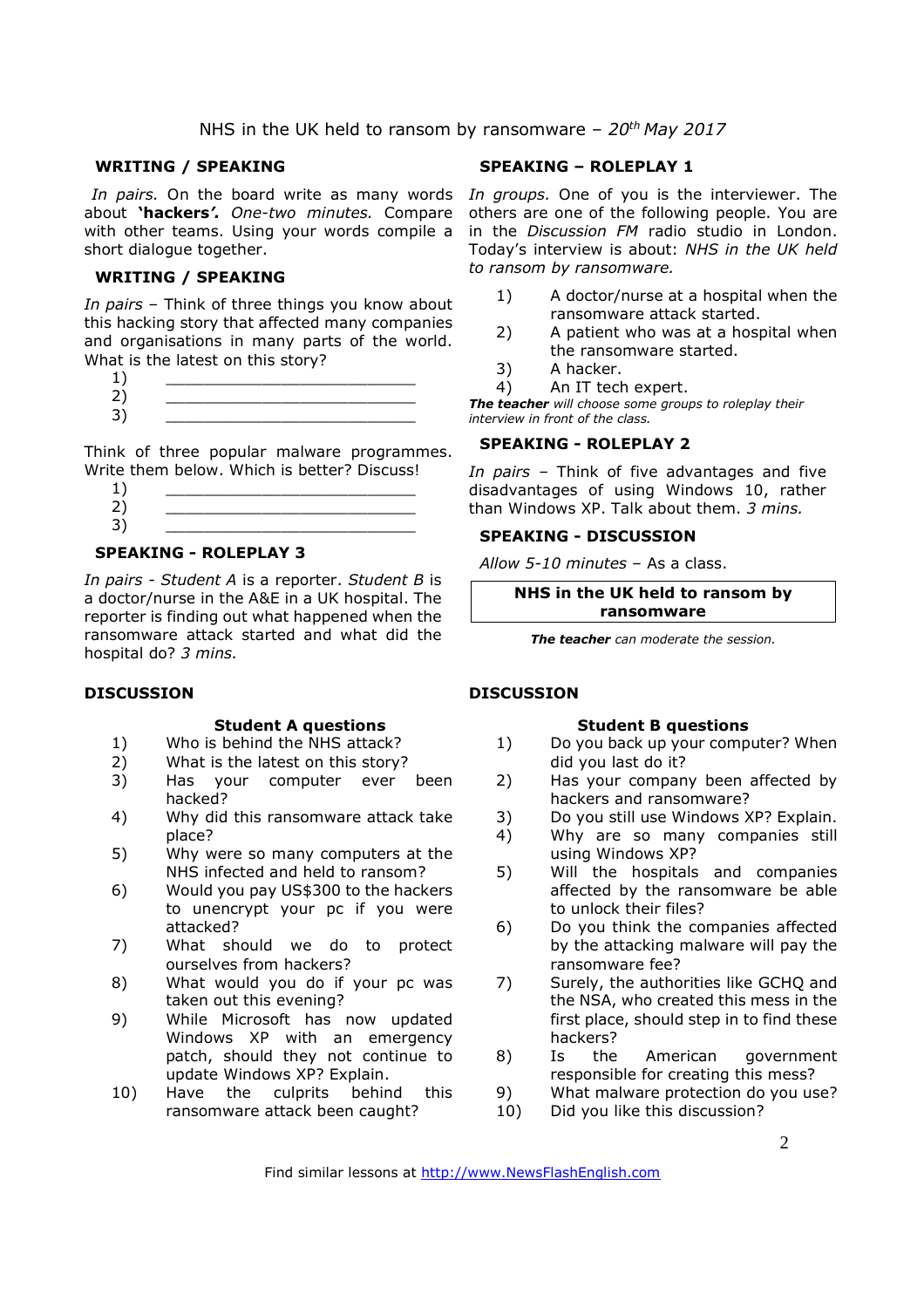## **GAP FILL: READING GAP FILL: GRAMMAR**

#### **NHS in the UK held to ransom by ransomware**

Last week, in the UK, the NHS (National Health Service) was held to  $(1)$  by  $(2)$  stolen from the NSA (National Security Agency), in America. The Nissan car plant in Sunderland was also hit by the  $(3)$ .

The virus was unleashed across the world and (4)\_\_ at unprecedented speed. So far, more than 99 countries have been affected, with more than 57,000 victims. The (5)\_, known as WannaCry, and variants of that name, has spread itself across the world, using email.

The (6)\_\_ software encrypts files. It then asks for a digital ransom of US\$300, to be paid by Bitcoin, before control is safely returned.

The malware attack crippled the NHS across the UK, causing many hospitals to (7) \_ operations. Patients had to be moved and A&E (8) had to be turned away.

#### *virus / patients / spread / malware / hackers / ransom / ransomware / cancel*

One of the  $(1)$  reasons why the NHS was hit so badly, is because of the  $(2)$  of IT  $(3)$ . Another reason is because many of the computers used in the NHS, still use Windows XP. This operating (4)\_\_ Microsoft stopped updating in 2015, so is (5) hacked.

The malware attack affected many countries, including Russia, Spain, and Germany. The Russian government, Russian banks, Telefonica in Spain, and German railways, were all affected, as were big companies, like FedEx. By Friday evening, the (6)\_\_ had spread to the USA and South America.

(7) at the affected companies were asked to turn off their computers or cut off the internet. Many companies are now (8) reviewing their IT systems.

*lack / attack / system / urgently / easily / main / staff / investment* 

#### **NHS in the UK held to ransom by ransomware**

Last week, in the UK, the NHS (National Health Service) was held to ransom by malware stolen from the NSA (National Security Agency), in America. The Nissan car plant in Sunderland was (1)\_\_ hit by the hackers.

The virus was unleashed across the world and spread at unprecedented speed. So far, (2) than 99 countries have been affected,  $(3)$  more  $(4)$ 57,000 victims. The virus, known as WannaCry, and variants of (5) name, has spread itself across the world, using email.

The ransomware software encrypts files. It  $(6)$ asks (7)\_\_ a digital ransom of US\$300, to be paid by Bitcoin, before control is safely returned.

The malware attack crippled the NHS across the UK, causing (8)\_\_ hospitals to cancel operations. Patients had to be moved and A&E patients had to be turned away.

#### *many / more / then / than / with / also / that / for*

One of the main reasons  $(1)$  the NHS was hit so badly, is because of the lack of IT investment. Another reason is because many (2) the computers used in the NHS, still use Windows XP. This operating system Microsoft stopped updating  $(3)$  2015,  $(4)$  is easily hacked.

The malware attack affected many countries, including Russia, Spain, and Germany. The Russian government, Russian banks, Telefonica in Spain, and German railways, were all affected, (5)\_\_ were big companies, like FedEx. (6)\_\_ Friday evening, the attack had spread to the USA and South America.

Staff (7) the affected companies were asked to turn off their computers (8)\_ cut off the internet. Many companies are now urgently reviewing their IT systems.

#### *or / by / as / so / of / in / at / why*